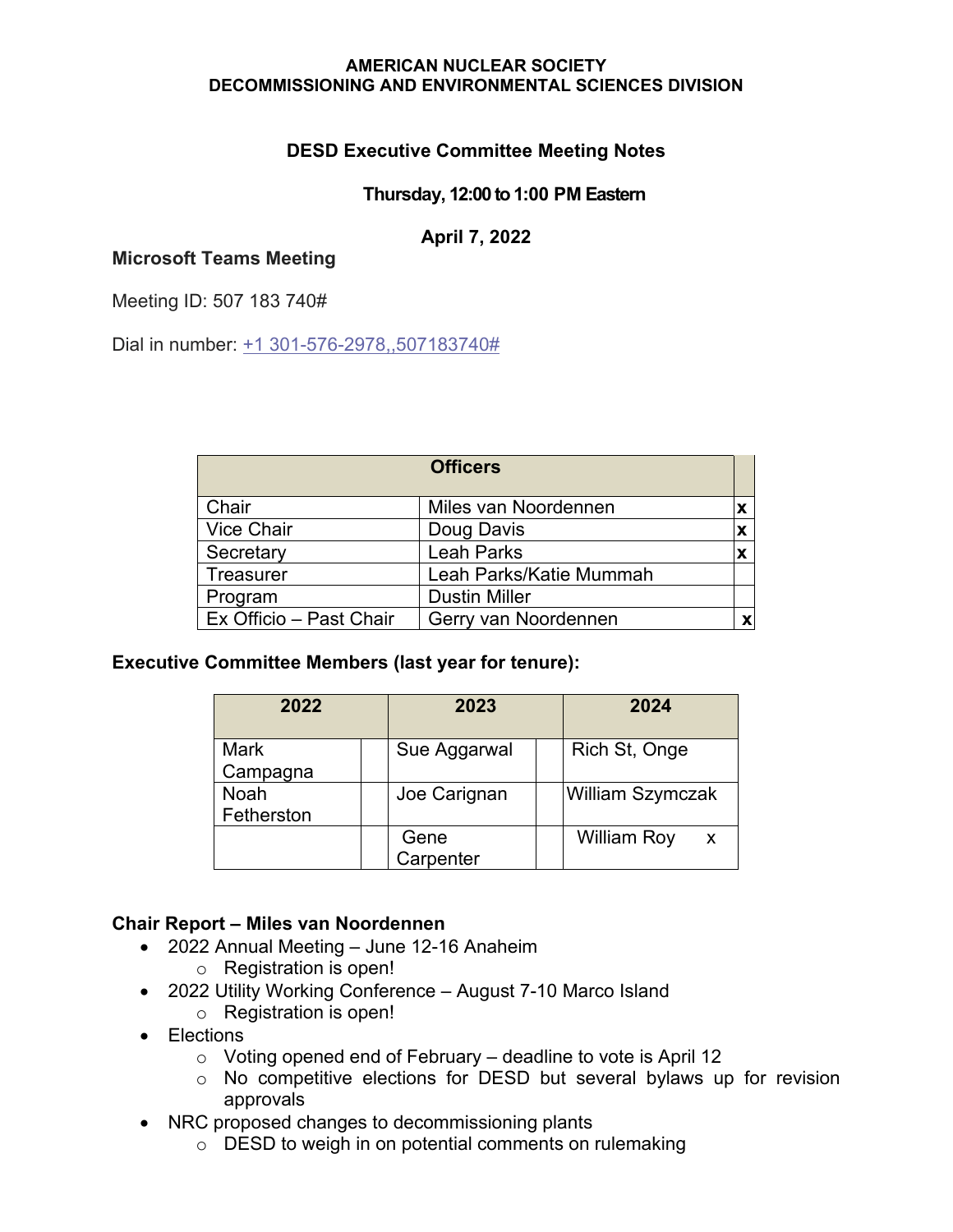$\circ$  Work with External Affairs Committee to determine appropriateness and content of potential comments from ANS

# **Vice Chair Report – Doug Davis**  DESD Vice Chair Discussion April 7, 2022 **PDC Meetings Summary – February & March** Special Focus Topic – Craig Piercy/ Steve Nesbit ANS evaluation of involvement in the situation in Ukraine (Op Nuc plants & Chernobyl) Input, responses, talking point Andrew Coffman Smith ANS Communications Lead Rapid response team (task force) established in February Corresponding with Ukrainian counterparts Involved and coordinating with other SMEs, stakeholders, support organizations Humanitarian aid (areas with NPPs) Public service role – working with the new media Formal LL will be issued Demonstrating need for ANS to be involved in these type (crisis) situations. Annual Meeting – in person, not hybrid; June 12-16, Anaheim, CA Theme – New Outlook Registration is open Sessions will be recorded and made available on demand from ANS Website Division Executive & Program Committee Meetings – June  $2<sup>nd</sup>$ , 1200-1400 HRS (East Coast time) Presidents' Dinner (short) – Introduce new leadership, networking ANS supporting DOE on use of used nuclear fuel and economic support of Op Nuc Plants Grand Challenges Started 2017 2022 Update – PPT presentation PDF NGC Slides Going Forward-Sunday morr Progress being made on Nuclear Grand Challenges -- ANS / Nuclear Newswire

#### **Overview ANS Wider Developments**

Annual election closes April 12<sup>th</sup>. Don't forget to vote for candidates and By-laws changes.

Nominations for Division PDC members and PDC Executive Committee and Officers PDC Division health metrics – how to best monitor (resurrect?)

ANS Student Conference April 14-16, 2022, U of Illinois – Division participation and financial support

Student involvement – work with division student liaison

Division funding of students – DESD has made funds available

Divisions ID students who will attend Annual Meeting (Aubrey Whittington has division student lists)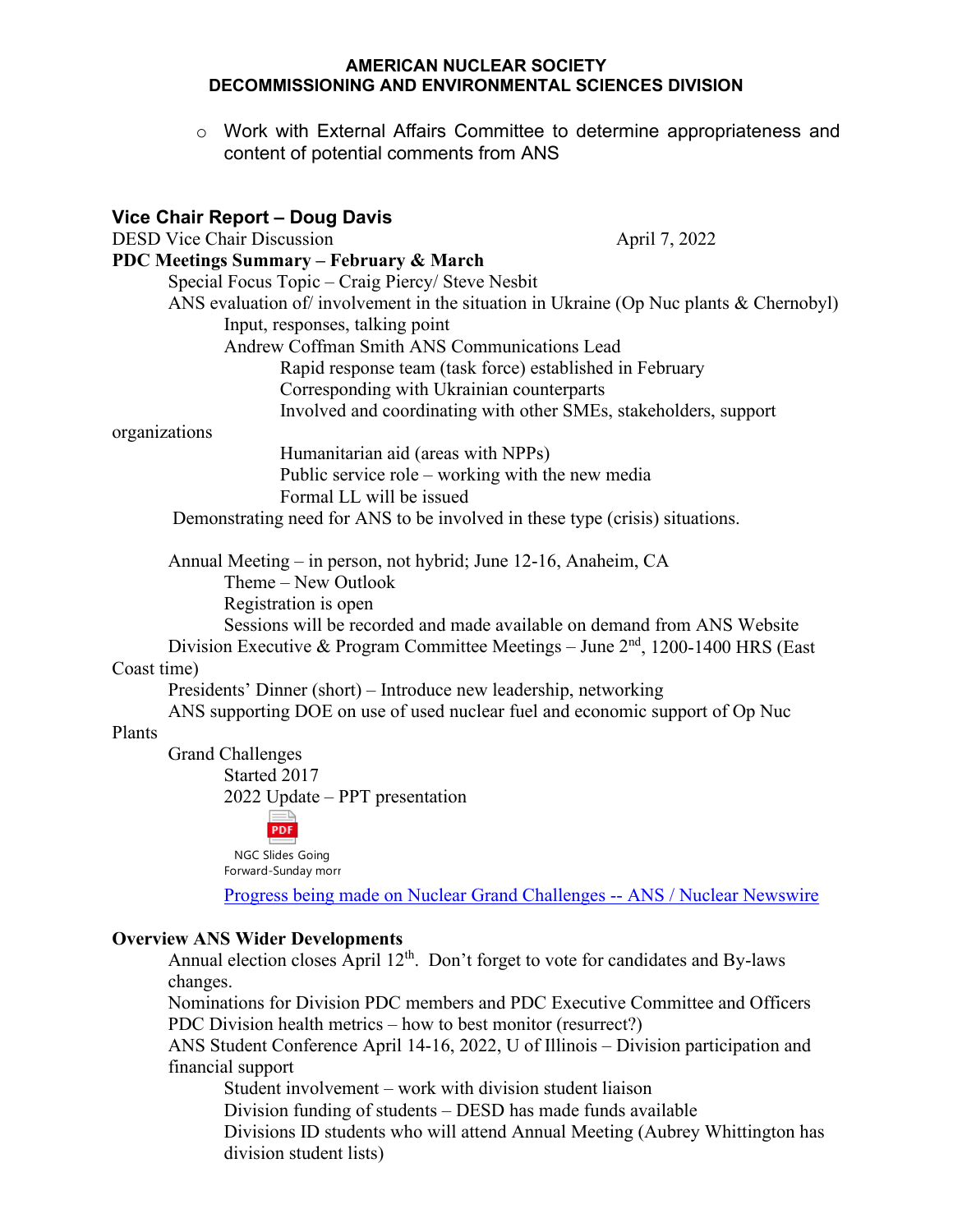Need 3 sponsors @ \$25K each

Notification if changes to international meeting dates

Webinar Planning – Divisions are encouraged to host more webinars

A webinar every 3 to 4 months is suggested

Make them available to members and non-members

ANS Headquarters Move (recap)

January 12, 2022, sale of the building was completed

Closing is March 2022, moving out in April to temporary quarters

Move into new facility in September 2022, new facility is closer to O'Hare Airport

Tech Stack – replaces current Collaborative platform/system - continuing

NIMBO is the new vendor (Dan Goldberg)

Headquarters continues to look for Division volunteers to support migration to the new system.

### **Secretary Report – Leah Parks**

• Website – Leah as a WordPress account and is seeking assistance from ANS to make the necessary updates. Leah takes an Action to reach out to Paula or Aubrey and ask if we need to use the ANS zoom for our DESD Committee meeting.

# **Treasurer Report – Leah Parks**

- 2022 student conference funding completed The 2022 Budget has 2500 marked for "Student Support" (1,000 of this was to help support travel for a student to attend an ANS meeting). The remaining 1500 was intended to go to the student conference. Leah signed the disbursement form.
- Scholarship fund status The earnings allocation for 2020 was 12.33%. This allocation is reflected on your statements as an increase to your account.

# **Nominating Committee – Gerry van Noordennen**

• All slots have nominees. Votes are due by April 12.

# **Scholarship Committee – Mark Campagna**

- April 1 deadline for scholarship awards selection process completed
- The Committee reviewed the scholarships and recommended the top three names to ANS HQ. NOTE- we recommend that if a candidate has received recent awards from DESD this factor be used to exclude/disqualify a candidate in future from repeating year-to year

# **Program Chair Report – Dustin Miller**

- 2022 Annual Meeting June 12-16 Anaheim
- 2022 Winter Meeting Phoenix
- 2024 Embedded Topical winter meeting Orlando placeholder

# **Other Items – Miles van Noordennen**

### **Action Items – Leah Parks**

• Leah has an action to check with Paula how to set up the Committee Meeting virtual platform for June meeting.